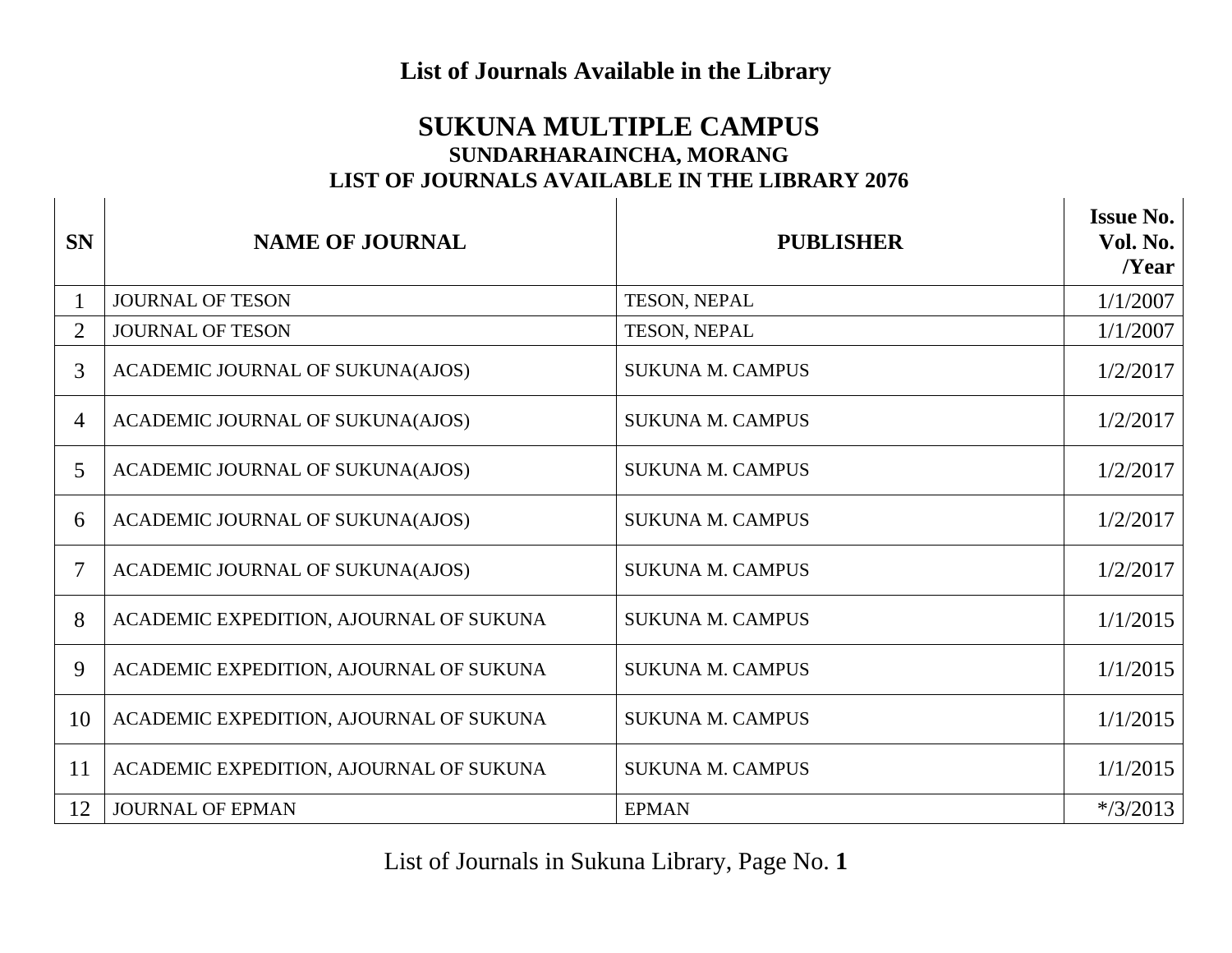| 13 | <b>JOURNAL OF EPMAN</b>         | <b>EPMAN</b>                                                   | $*$ /3/2013 |
|----|---------------------------------|----------------------------------------------------------------|-------------|
| 14 | <b>JOURNAL OF EPMAN</b>         | <b>EPMAN</b>                                                   | $*$ /3/2013 |
| 15 | <b>JOURNAL OF EPMAN</b>         | <b>EPMAN</b>                                                   | $*$ /3/2013 |
| 16 | <b>JOURNAL OF EPMAN</b>         | <b>EPMAN</b>                                                   | $*$ /3/2013 |
| 17 | <b>JOURNAL OF EPMAN</b>         | <b>EPMAN</b>                                                   | $*$ /3/2013 |
| 18 | <b>JOURNAL OF EPMAN</b>         | <b>EPMAN</b>                                                   | $*$ /3/2013 |
| 19 | <b>JOURNAL OF EPMAN</b>         | <b>EPMAN</b>                                                   | $*$ /3/2013 |
| 20 | <b>JOURNAL OF EPMAN</b>         | <b>EPMAN</b>                                                   | $*$ /1/2008 |
| 21 | <b>JOURNAL OF EPMAN</b>         | <b>EPMAN</b>                                                   | $*$ /1/2008 |
| 22 | <b>JOURNAL OF EPMAN</b>         | <b>EPMAN</b>                                                   | $*$ /1/2008 |
| 23 | <b>JOURNAL OF EPMAN</b>         | <b>EPMAN</b>                                                   | $*$ /1/2008 |
| 24 | <b>JOURNAL OF EPMAN</b>         | <b>EPMAN</b>                                                   | $*$ /1/2008 |
| 25 | <b>JOURNAL OF EPMAN</b>         | <b>EPMAN</b>                                                   | $*$ /1/2008 |
| 26 | <b>JOURNAL OF EPMAN</b>         | <b>EPMAN</b>                                                   | $*$ /1/2008 |
| 27 | <b>JOURNAL OF EPMAN</b>         | <b>EPMAN</b>                                                   | $*$ /1/2008 |
| 28 | <b>JOURNAL OF EPMAN</b>         | <b>EPMAN</b>                                                   | $*$ /1/2008 |
| 29 | <b>JOURNAL OF EPMAN</b>         | <b>EPMAN</b>                                                   | $*$ /1/2008 |
| 30 | <b>JOURNAL OF EPMAN</b>         | <b>EPMAN</b>                                                   | $*$ /1/2008 |
| 31 | SUKUNA SAURAV, JOURNAL OF PUCTA | PUBLIC CAMPUS TEACHERS ASSOCIATION,<br><b>SUKUNA M. CAMPUS</b> | $*$ /3/2012 |
| 32 | SUKUNA SAURAV, JOURNAL OF PUCTA | PUBLIC CAMPUS TEACHERS ASSOCIATION,<br><b>SUKUNA M. CAMPUS</b> | $*$ /3/2012 |
| 33 | SUKUNA SAURAV, JOURNAL OF PUCTA | PUBLIC CAMPUS TEACHERS ASSOCIATION,<br><b>SUKUNA M. CAMPUS</b> | $*$ /3/2012 |
| 34 | SUKUNA SAURAV, JOURNAL OF PUCTA | PUBLIC CAMPUS TEACHERS ASSOCIATION,<br><b>SUKUNA M. CAMPUS</b> | $*$ /3/2012 |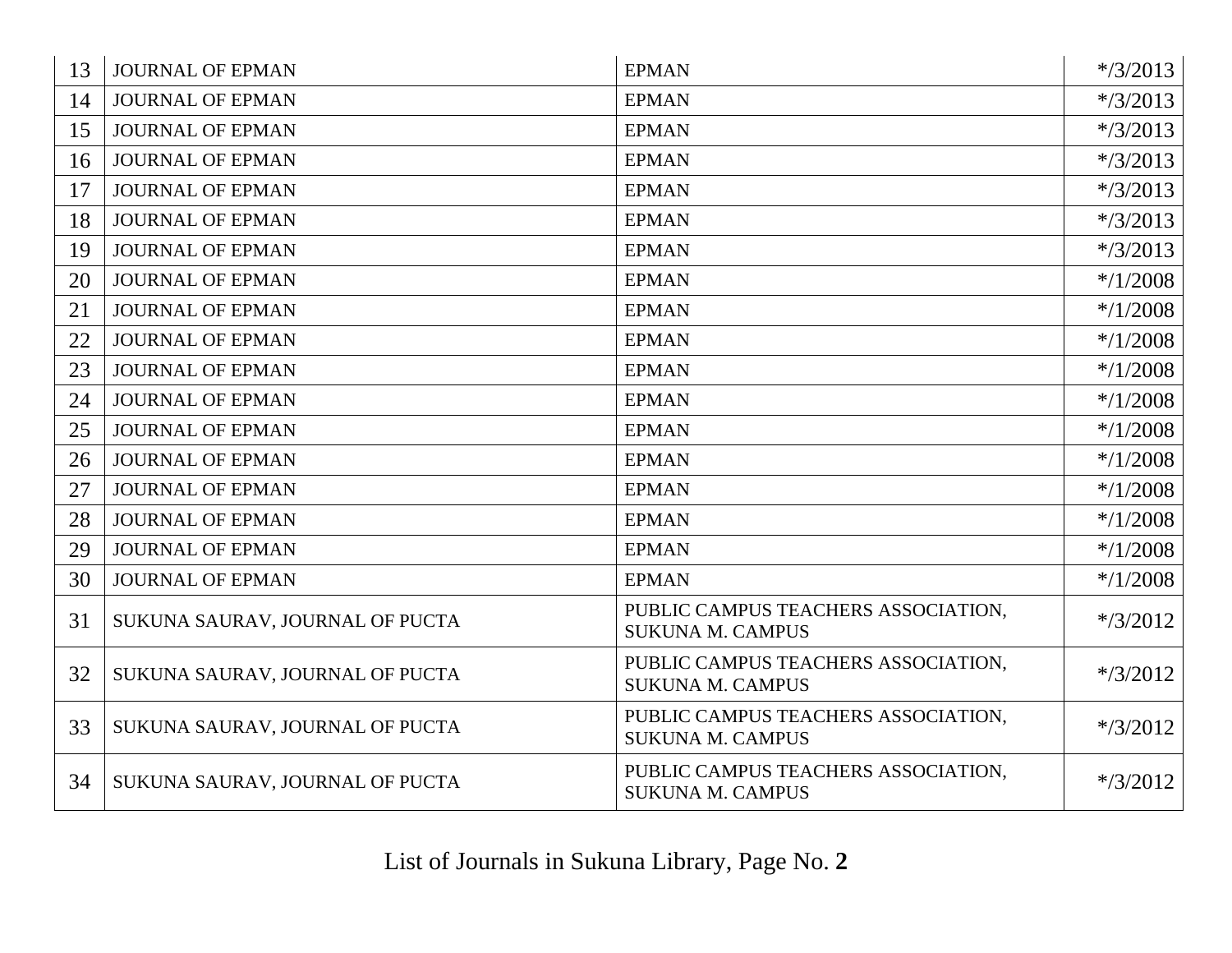| 35 | SUKUNA SAURAV, JOURNAL OF PUCTA               | PUBLIC CAMPUS TEACHERS ASSOCIATION,<br><b>SUKUNA M. CAMPUS</b> | $*$ /3/2012 |
|----|-----------------------------------------------|----------------------------------------------------------------|-------------|
| 36 | THE LUMBINI JOURNAL OF BUSINESS AND ECONOMICS | RESEARCH DEPART. LUMBINI BANIJYA<br><b>CAMPUS, BUTWAL</b>      | 2/1/2011    |
| 37 | THE LUMBINI JOURNAL OF BUSINESS AND ECONOMICS | RESEARCH DEPART. LUMBINI BANIJYA<br><b>CAMPUS, BUTWAL</b>      | 2/1/2011    |
| 38 | THE LUMBINI JOURNAL OF BUSINESS AND ECONOMICS | RESEARCH DEPART. LUMBINI BANIJYA<br>CAMPUS, BUTWAL             | 2/1/2011    |
| 39 | THE LUMBINI JOURNAL OF BUSINESS AND ECONOMICS | RESEARCH DEPART. LUMBINI BANIJYA<br>CAMPUS, BUTWAL             | 2/1/2011    |
| 40 | THE LUMBINI JOURNAL OF BUSINESS AND ECONOMICS | RESEARCH DEPART. LUMBINI BANIJYA<br><b>CAMPUS, BUTWAL</b>      | 2/1/2011    |
| 41 | THE LUMBINI JOURNAL OF BUSINESS AND ECONOMICS | RESEARCH DEPART. LUMBINI BANIJYA<br>CAMPUS, BUTWAL             | 2/1/2011    |
| 42 | THE LUMBINI JOURNAL OF BUSINESS AND ECONOMICS | RESEARCH DEPART. LUMBINI BANIJYA<br>CAMPUS, BUTWAL             | 2/1/2011    |
| 43 | THE LUMBINI JOURNAL OF BUSINESS AND ECONOMICS | RESEARCH DEPART. LUMBINI BANIJYA<br>CAMPUS, BUTWAL             | 2/1/2011    |
| 44 | THE LUMBINI JOURNAL OF BUSINESS AND ECONOMICS | RESEARCH DEPART. LUMBINI BANIJYA<br>CAMPUS, BUTWAL             | 2/1/2011    |
| 45 | THE LUMBINI JOURNAL OF BUSINESS AND ECONOMICS | RESEARCH DEPART. LUMBINI BANIJYA<br>CAMPUS, BUTWAL             | 2/1/2011    |
| 46 | THE LUMBINI JOURNAL OF BUSINESS AND ECONOMICS | RESEARCH DEPART. LUMBINI BANIJYA<br>CAMPUS, BUTWAL             | 2/1/2011    |
| 47 | THE LUMBINI JOURNAL OF BUSINESS AND ECONOMICS | RESEARCH DEPART. LUMBINI BANIJYA<br>CAMPUS, BUTWAL             | 2/1/2011    |
| 48 | THE LUMBINI JOURNAL OF BUSINESS AND ECONOMICS | RESEARCH DEPART. LUMBINI BANIJYA<br>CAMPUS, BUTWAL             | 2/1/2011    |
| 49 | THE LUMBINI JOURNAL OF BUSINESS AND ECONOMICS | RESEARCH DEPART. LUMBINI BANIJYA<br><b>CAMPUS, BUTWAL</b>      | 2/1/2011    |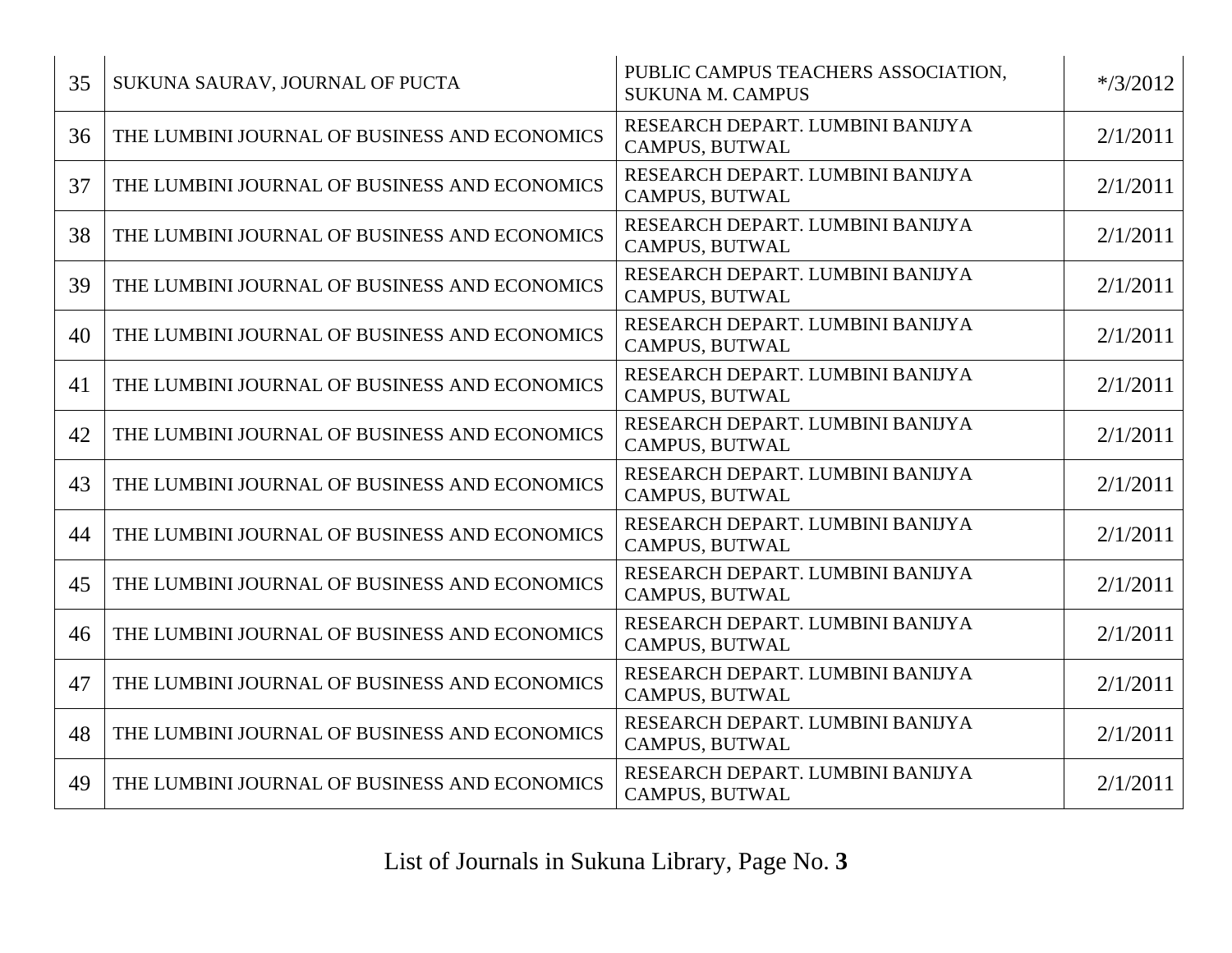| 50 | THE LUMBINI JOURNAL OF BUSINESS AND ECONOMICS | RESEARCH DEPART. LUMBINI BANIJYA<br><b>CAMPUS, BUTWAL</b> | 2/1/2011    |
|----|-----------------------------------------------|-----------------------------------------------------------|-------------|
| 51 | THE LUMBINI JOURNAL OF BUSINESS AND ECONOMICS | RESEARCH DEPART. LUMBINI BANIJYA<br>CAMPUS, BUTWAL        | 2/3/2013    |
| 52 | <b>JOURNAL OF TESON</b>                       | TESON, NEPAL                                              | 1/1/2007    |
| 53 | CET JOURNAL                                   | <b>CIRCLE OF ENGLISH TEACHER</b>                          | 1/3/2011    |
| 54 | ACADEMIC EXPEDITION, AJOURNAL OF SUKUNA       | <b>SUKUNA M. CAMPUS</b>                                   | 1/1/2015    |
| 55 | ACADEMIC EXPEDITION, AJOURNAL OF SUKUNA       | <b>SUKUNA M. CAMPUS</b>                                   | 1/1/2015    |
| 56 | ACADEMIC EXPEDITION, AJOURNAL OF SUKUNA       | <b>SUKUNA M. CAMPUS</b>                                   | 1/1/2015    |
| 57 | <b>JOURNAL OF NELTA</b>                       | <b>NELTA</b>                                              | 1/8/2003    |
| 58 | JOURNAL OF NELTA                              | <b>NELTA</b>                                              | 2/7/2002    |
| 59 | <b>SANGYAN</b>                                | NEPALI SIKSHYAN SAMITI, SUKUNA M. CAMPUS                  | 1/1/2073    |
| 60 | <b>SANGYAN</b>                                | NEPALI SIKSHYAN SAMITI, SUKUNA M. CAMPUS                  | 1/1/2073    |
| 61 | <b>SANGYAN</b>                                | NEPALI SIKSHYAN SAMITI, SUKUNA M. CAMPUS                  | 1/1/2073    |
| 62 | <b>EDUCATION QUARTELY</b>                     | <b>DEANS OFFICE, FOE</b>                                  | 2/1/2011    |
| 63 | <b>EDUCATION QUARTELY</b>                     | <b>DEANS OFFICE, FOE</b>                                  | 2/1/2011    |
| 64 | <b>EDUCATION QUARTELY</b>                     | DEANS OFFICE, FOE                                         | 1/1/2005    |
| 65 | <b>EDUCATION QUARTELY</b>                     | <b>DEANS OFFICE, FOE</b>                                  | 1/1/2005    |
| 66 | THE JOURNAL OF ECONOMIC SOCIETY               | ECONOMIC SOCIETY OF NEPAL                                 | 1/7/2006    |
| 67 | THE JOURNAL OF ECONOMIC SOCIETY               | ECONOMIC SOCIETY OF NEPAL                                 | 1/9/2008    |
| 68 | NEPAL SIKSHAK UNION MORANG                    | NEPAL SIKSHAK UNION, MORANG                               | $*$ /*/2065 |
| 69 | NEPAL SIKSHAK UNION MORANG                    | NEPAL SIKSHAK UNION, MORANG                               | $*$ /*/2065 |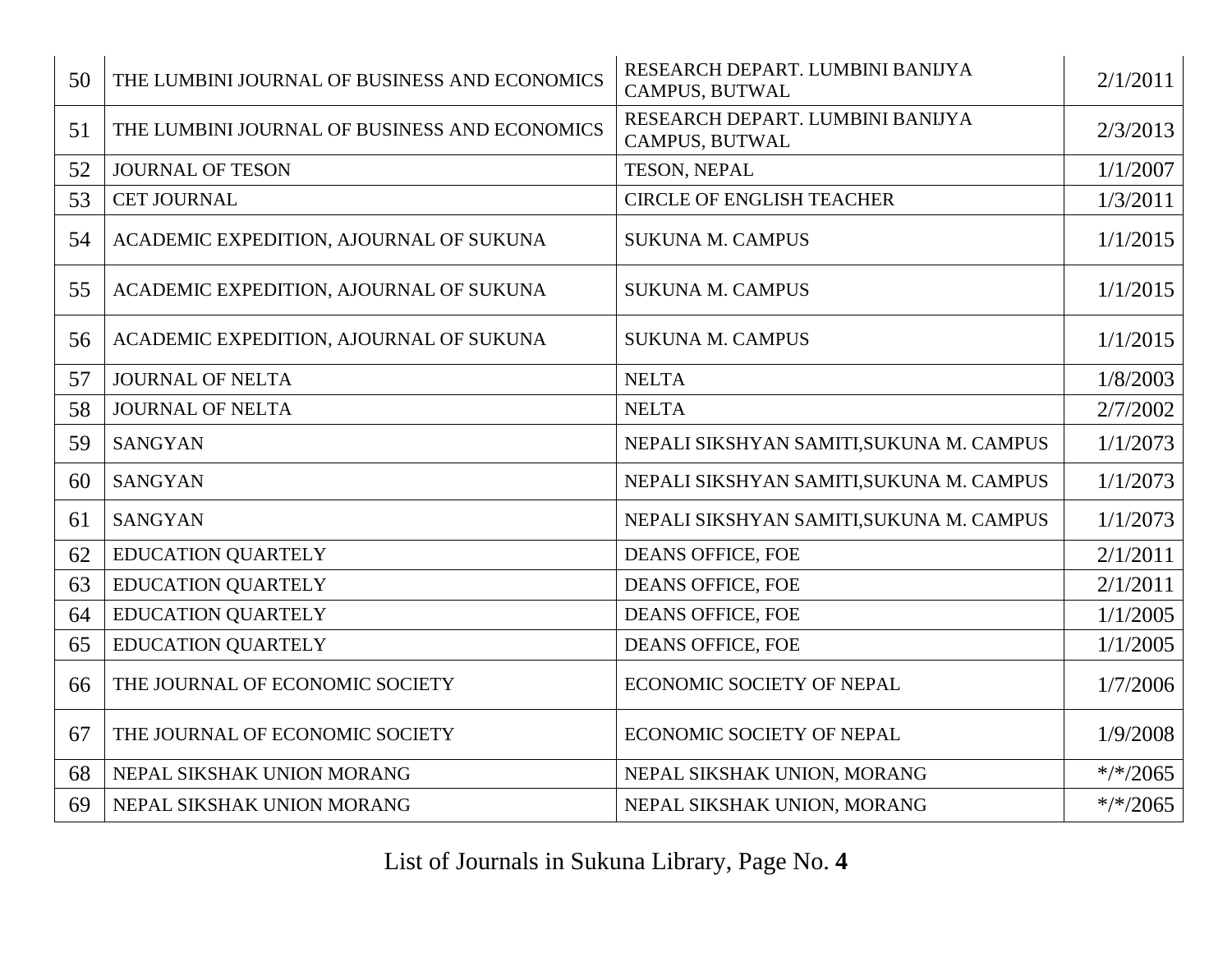| 70 | NEPAL SIKSHAK UNION MORANG  | NEPAL SIKSHAK UNION, MORANG                          | $*/*/2065$  |
|----|-----------------------------|------------------------------------------------------|-------------|
| 71 | <b>HIM SWORNA ISMARIKA</b>  | HIMALAYA MA VI DAMAK                                 | $*/*/2062$  |
| 72 | <b>SWORNA MOHATSAB-2070</b> | JYOTI MA VI, MORANG                                  | $*$ /*/2070 |
| 73 | <b>UDBODH</b>               | NEPAL PROGASSIVE TEACHERS ASSO. MMC<br><b>DHARAN</b> | 1/1/2067    |
| 74 | <b>UDBODH</b>               | NEPAL PROGASSIVE TEACHERS ASSO. MMC<br><b>DHARAN</b> | 1/1/2067    |
| 75 | <b>UDBODH</b>               | NEPAL PROGASSIVE TEACHERS ASSO. MMC<br><b>DHARAN</b> | 1/1/2067    |
| 76 | <b>UDBODH</b>               | NEPAL PROGASSIVE TEACHERS ASSO. MMC<br><b>DHARAN</b> | 2/2/2070    |
| 77 | <b>UDBODH</b>               | NEPAL PROGASSIVE TEACHERS ASSO. MMC<br><b>DHARAN</b> | 2/2/2070    |
| 78 | <b>UDBODH</b>               | NEPAL PROGASSIVE TEACHERS ASSO. MMC<br><b>DHARAN</b> | 2/2/2070    |
| 79 | <b>UDBODH</b>               | NEPAL PROGASSIVE TEACHERS ASSO. MMC<br><b>DHARAN</b> | 2/2/2070    |
| 80 | <b>SAISHIK JYOTI</b>        | SAISHIK JYOTI PRAKASHAN                              | 2/8/2061    |
| 81 | <b>SAISHIK JYOTI</b>        | SAISHIK JYOTI PRAKASHAN                              | 2/8/2061    |
| 82 | <b>SAISHIK JYOTI</b>        | SAISHIK JYOTI PRAKASHAN                              | 2/8/2061    |
| 83 | <b>SAISHIK JYOTI</b>        | SAISHIK JYOTI PRAKASHAN                              | 2/8/2061    |
| 84 | <b>SAISHIK JYOTI</b>        | SAISHIK JYOTI PRAKASHAN                              | 2/8/2061    |
| 85 | <b>SAISHIK JYOTI</b>        | SAISHIK JYOTI PRAKASHAN                              | 2/8/2061    |
| 86 | <b>SAISHIK JYOTI</b>        | SAISHIK JYOTI PRAKASHAN                              | 2/8/2061    |
| 87 | <b>SAISHIK JYOTI</b>        | SAISHIK JYOTI PRAKASHAN                              | 2/8/2061    |
| 88 | SAISHIK JYOTI               | SAISHIK JYOTI PRAKASHAN                              | 2/8/2061    |
| 89 | <b>SAISHIK JYOTI</b>        | SAISHIK JYOTI PRAKASHAN                              | 2/8/2061    |
| 90 | <b>SAISHIK JYOTI</b>        | SAISHIK JYOTI PRAKASHAN                              | 2/8/2061    |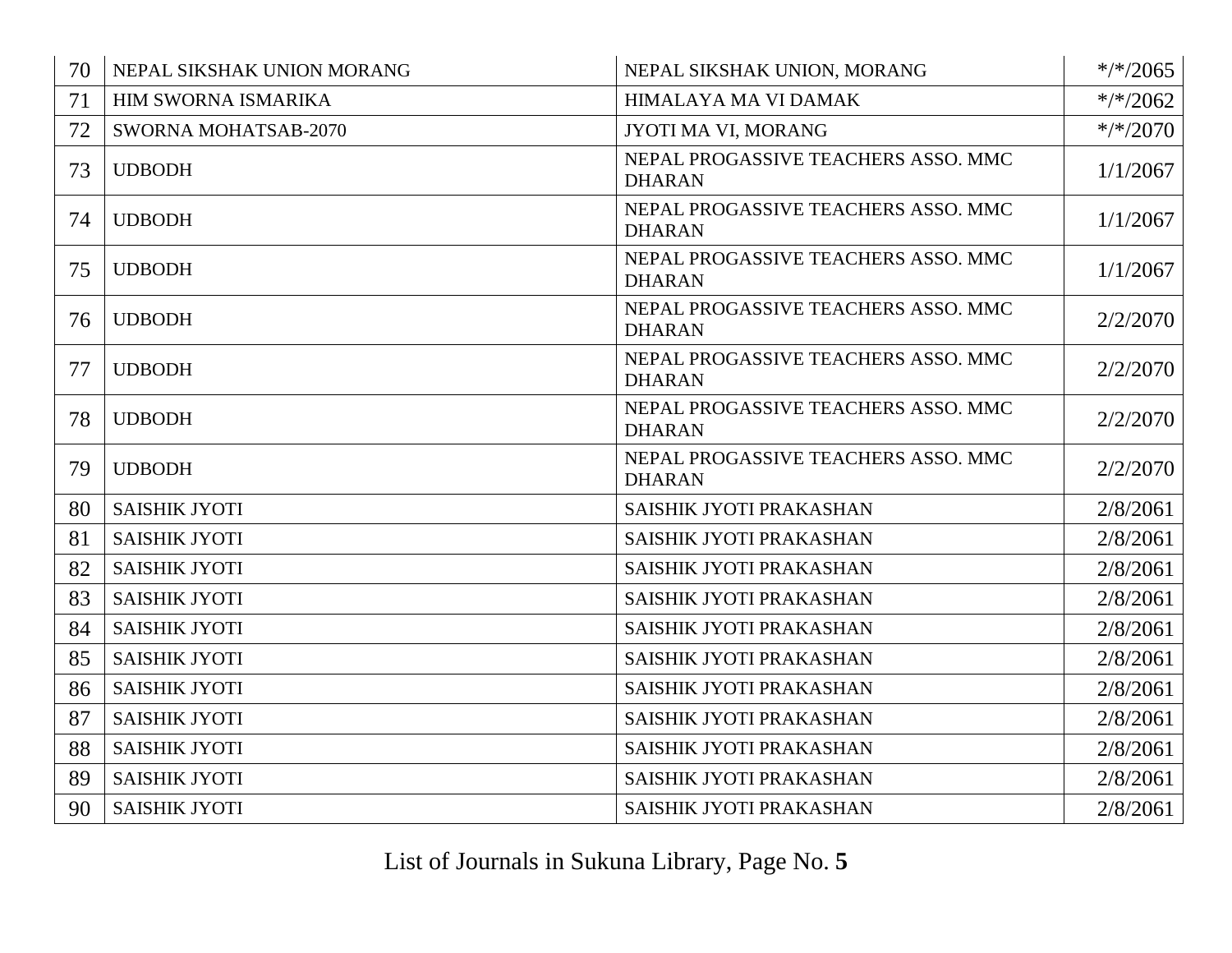| 91  | <b>SAISHIK JYOTI</b>                  | SAISHIK JYOTI PRAKASHAN               | 2/8/2061     |
|-----|---------------------------------------|---------------------------------------|--------------|
| 92  | <b>SAISHIK JYOTI</b>                  | SAISHIK JYOTI PRAKASHAN               | 2/8/2061     |
| 93  | <b>SAISHIK JYOTI</b>                  | SAISHIK JYOTI PRAKASHAN               | 2/8/2061     |
| 94  | <b>SAISHIK JYOTI</b>                  | SAISHIK JYOTI PRAKASHAN               | 2/8/2061     |
| 95  | <b>SAISHIK JYOTI</b>                  | SAISHIK JYOTI PRAKASHAN               | 2/8/2061     |
| 96  | JOURNAL OF HEALTH PROMOTION           | HEALTH EDUCATION ASSOCIATION OF NEPAL | 1/2/2009     |
| 97  | <b>JOURNAL OF HEALTH PROMOTION</b>    | HEALTH EDUCATION ASSOCIATION OF NEPAL | 1/2/2009     |
| 98  | JOURNAL OF HEALTH PROMOTION           | HEALTH EDUCATION ASSOCIATION OF NEPAL | 1/2/2009     |
| 99  | JOURNAL OF HEALTH PROMOTION           | HEALTH EDUCATION ASSOCIATION OF NEPAL | 1/2/2009     |
| 100 | JOURNAL OF HEALTH PROMOTION           | HEALTH EDUCATION ASSOCIATION OF NEPAL | 1/2/2009     |
| 101 | JOURNAL OF HEALTH PROMOTION           | HEALTH EDUCATION ASSOCIATION OF NEPAL | 1/2/2009     |
| 102 | JOURNAL OF HEALTH PROMOTION           | HEALTH EDUCATION ASSOCIATION OF NEPAL | 1/2/2009     |
| 103 | JOURNAL OF HEALTH PROMOTION           | HEALTH EDUCATION ASSOCIATION OF NEPAL | 1/2/2009     |
| 104 | JOURNAL OF HEALTH PROMOTION           | HEALTH EDUCATION ASSOCIATION OF NEPAL | 1/2/2009     |
| 105 | JOURNAL OF HEALTH PROMOTION           | HEALTH EDUCATION ASSOCIATION OF NEPAL | 1/2/2009     |
| 106 | TRIBHUVAN UNIVERSITY JOURNAL          | <b>RESEARCH DIVISION, TU</b>          | $*$ /19/1996 |
| 107 | TRIBHUVAN UNIVERSITY JOURNAL          | RESEARCH DIVISION, TU                 | 2/19/1998    |
| 108 | TRIBHUVAN UNIVERSITY JOURNAL          | RESEARCH DIVISION, TU                 | 1/20/1997    |
| 109 | CURRICULUM DEVELOPMENT JOURNAL        | <b>CDC</b>                            | 1/27/1991    |
| 110 | CURRICULUM DEVELOPMENT JOURNAL        | <b>CDC</b>                            | 1/31/1995    |
| 111 | CURRICULUM DEVELOPMENT JOURNAL        | <b>CDC</b>                            | 1/19/1993    |
| 112 | <b>CURRICULUM DEVELOPMENT JOURNAL</b> | <b>CDC</b>                            | $37/*/2005$  |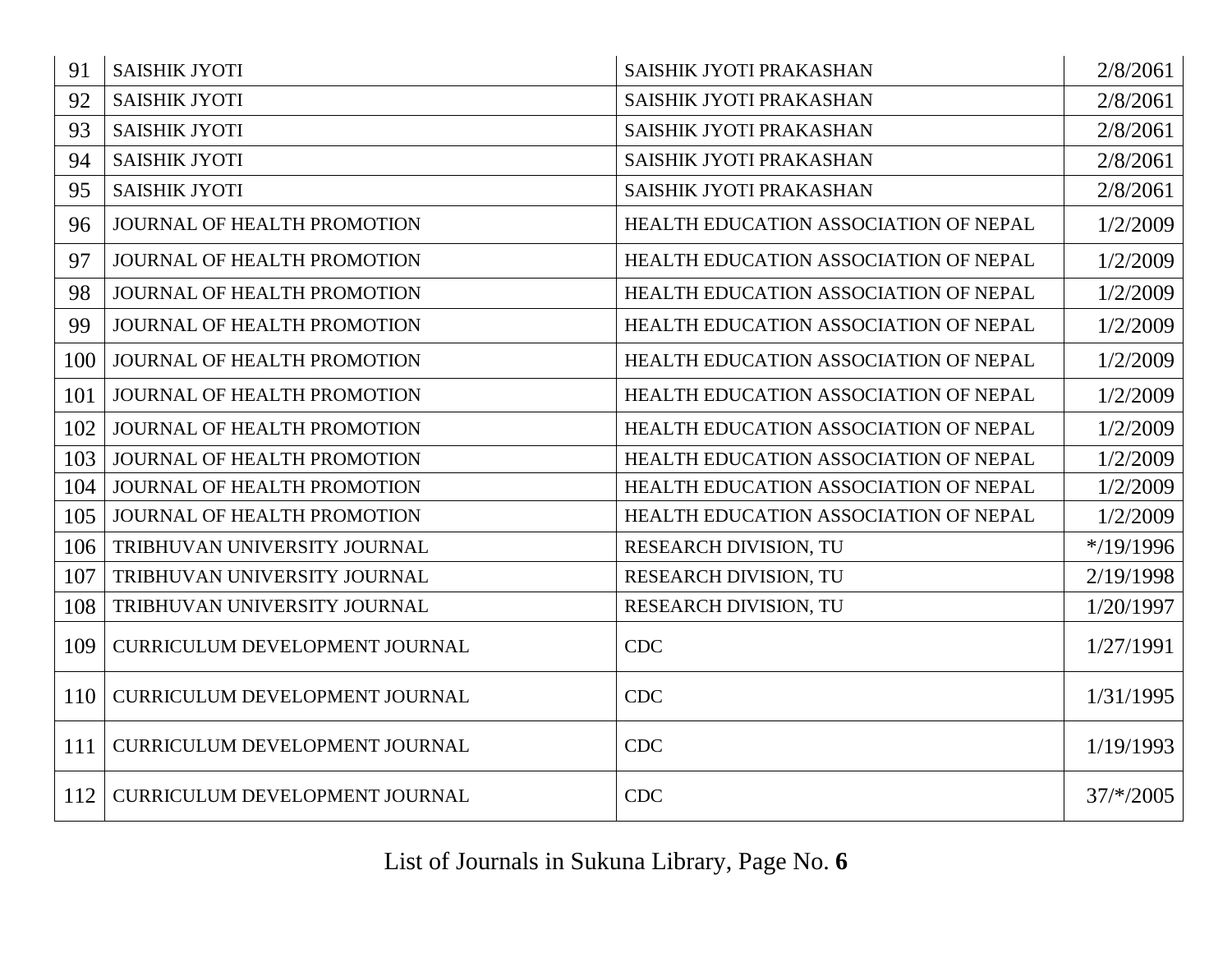| 113 | <b>SUKUNA SAURAV</b>               | TU TEACHERS ASSOCIATION, SMC                                   | $2/*/2059$   |
|-----|------------------------------------|----------------------------------------------------------------|--------------|
| 114 | <b>SUKUNA SAURAV</b>               | PUBLIC CAMPUS TEACHERS ASSOCIATION,<br><b>SUKUNA M. CAMPUS</b> | 4/4/2073     |
| 115 | <b>MATHEMATICS EDUCATION FORUM</b> | <b>COUNCIL FOR MATH. EDUCATION</b>                             | $*$ /01/1997 |
| 116 | MATHEMATICS EDUCATION FORUM        | COUNCIL FOR MATH. EDUCATION                                    | $*$ /02/1998 |
| 117 | MATHEMATICS EDUCATION FORUM        | <b>COUNCIL FOR MATH. EDUCATION</b>                             | 12/2/2003    |
| 118 | MATHEMATICS EDUCATION FORUM        | COUNCIL FOR MATH. EDUCATION                                    | 20/02/2006   |
| 119 | MATHEMATICS EDUCATION FORUM        | COUNCIL FOR MATH. EDUCATION                                    | 23/01/2008   |
| 120 | MATHEMATICS EDUCATION FORUM        | <b>COUNCIL FOR MATH. EDUCATION</b>                             | 24/01/2008   |
| 121 | MATHEMATICS EDUCATION FORUM        | <b>COUNCIL FOR MATH. EDUCATION</b>                             | 25/01/2009   |
| 122 | MATHEMATICS EDUCATION FORUM        | <b>COUNCIL FOR MATH. EDUCATION</b>                             | 28/02/2010   |
| 123 | MATHEMATICS EDUCATION FORUM        | COUNCIL FOR MATH. EDUCATION                                    | 30/02/2011   |
| 124 | MATHEMATICS EDUCATION FORUM        | <b>COUNCIL FOR MATH. EDUCATION</b>                             | 31/01/2012   |
| 125 | <b>FORUM</b>                       |                                                                | $*$ /26/1998 |
| 126 | <b>FORUM</b>                       |                                                                | 2/37/1999    |
| 127 | <b>FORUM</b>                       |                                                                | 4/37/1999    |
| 128 | <b>FORUM</b>                       |                                                                | 2/38/1999    |
| 129 | <b>FORUM</b>                       |                                                                | 4/38/2000    |
| 130 | <b>FORUM</b>                       |                                                                | 4/39/2001    |
| 131 | <b>FORUM</b>                       |                                                                | 2/39/2001    |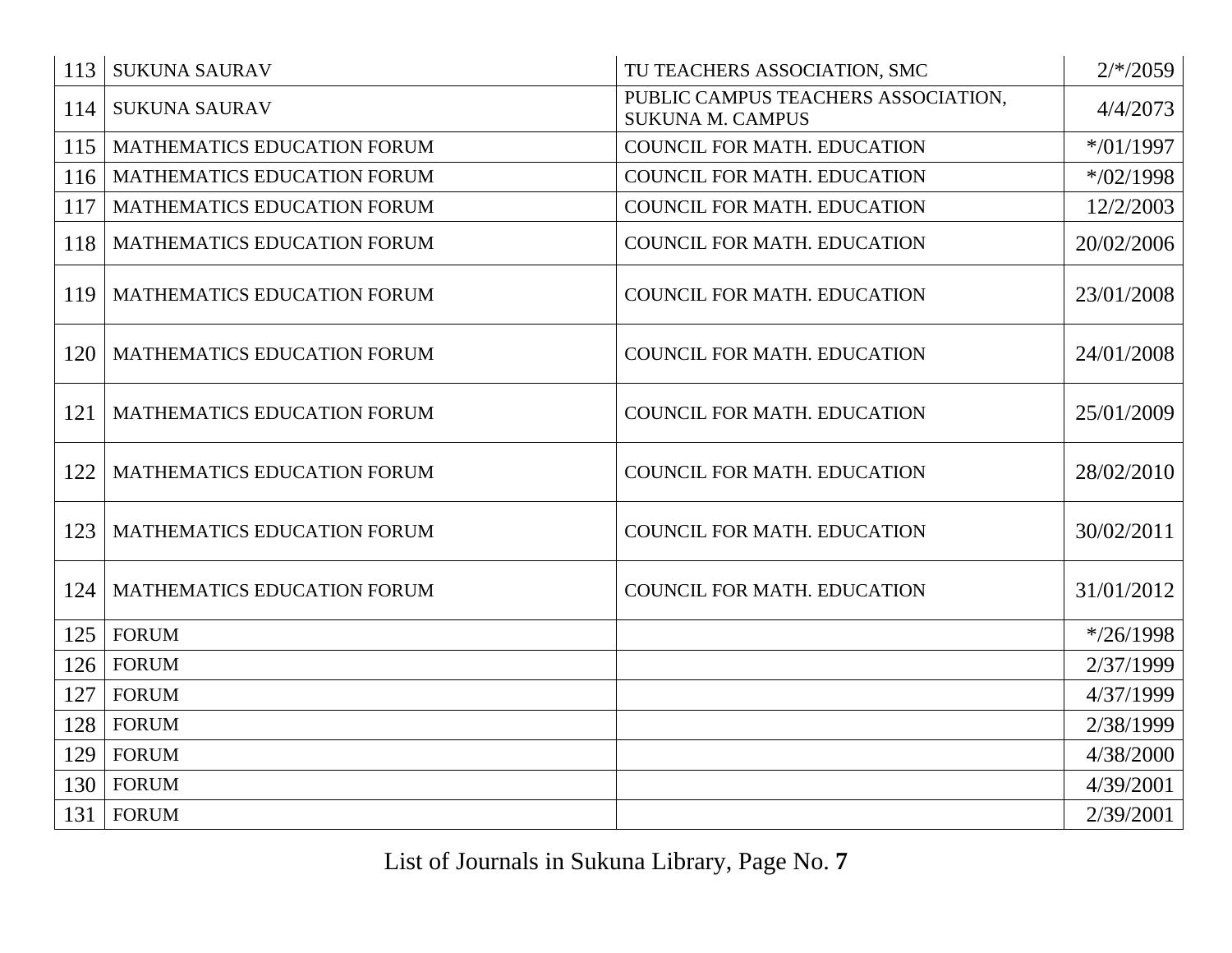| 132 | <b>FORUM</b>                                                 |                       | 1/39/2001   |
|-----|--------------------------------------------------------------|-----------------------|-------------|
| 133 | <b>FORUM</b>                                                 |                       | 1/36/1998   |
| 134 | <b>FORUM</b>                                                 |                       | 1/36/1998   |
| 135 | <b>FORUM</b>                                                 |                       | 1/37/1999   |
| 136 | <b>FORUM</b>                                                 |                       | 2/41/2003   |
| 137 | <b>FORUM</b>                                                 |                       | 3/44/2006   |
| 138 | <b>FORUM</b>                                                 |                       | 1/44/2006   |
| 139 | <b>FORUM</b>                                                 |                       | 3/47/2009   |
| 140 | <b>FORUM</b>                                                 |                       | 4/48/2010   |
| 141 | <b>FORUM</b>                                                 |                       | 1/48/2010   |
| 142 | <b>FORUM</b>                                                 |                       | 1/48/2010   |
| 143 | <b>FORUM</b>                                                 |                       | 2/50/2012   |
| 144 | <b>FORUM</b>                                                 |                       | 3/50/2012   |
| 145 | <b>FORUM</b>                                                 |                       | 1/50/2012   |
| 146 | THE JOURNAL OF BIRAT SCHOOL OF MANAGEMENT                    | <b>BIRAT CAMPUS</b>   | $*$ /*/2060 |
| 147 | THE JOURNAL OF BIRAT SCHOOL OF MANAGEMENT                    | <b>BIRAT CAMPUS</b>   | $*/*/2060$  |
| 148 | THE JOURNAL OF BIRAT SCHOOL OF MANAGEMENT                    | <b>BIRAT CAMPUS</b>   | $*$ /*/2060 |
| 149 | THE JOURNAL OF BIRAT SCHOOL OF MANAGEMENT                    | <b>BIRAT CAMPUS</b>   | $*/*/2060$  |
| 150 | THE JOURNAL OF BIRAT SCHOOL OF MANAGEMENT                    | <b>BIRAT CAMPUS</b>   | $*$ /*/2060 |
| 151 | THE JOURNAL OF BIRAT SCHOOL OF MANAGEMENT                    | <b>BIRAT CAMPUS</b>   | $*$ /*/2060 |
| 152 | ANBESHAN(A RESEARCH JOURNAL OF HISTORY AND<br><b>CULTURE</b> | PG CAMPUS, BIRATNAGAR | $*$ /*/2059 |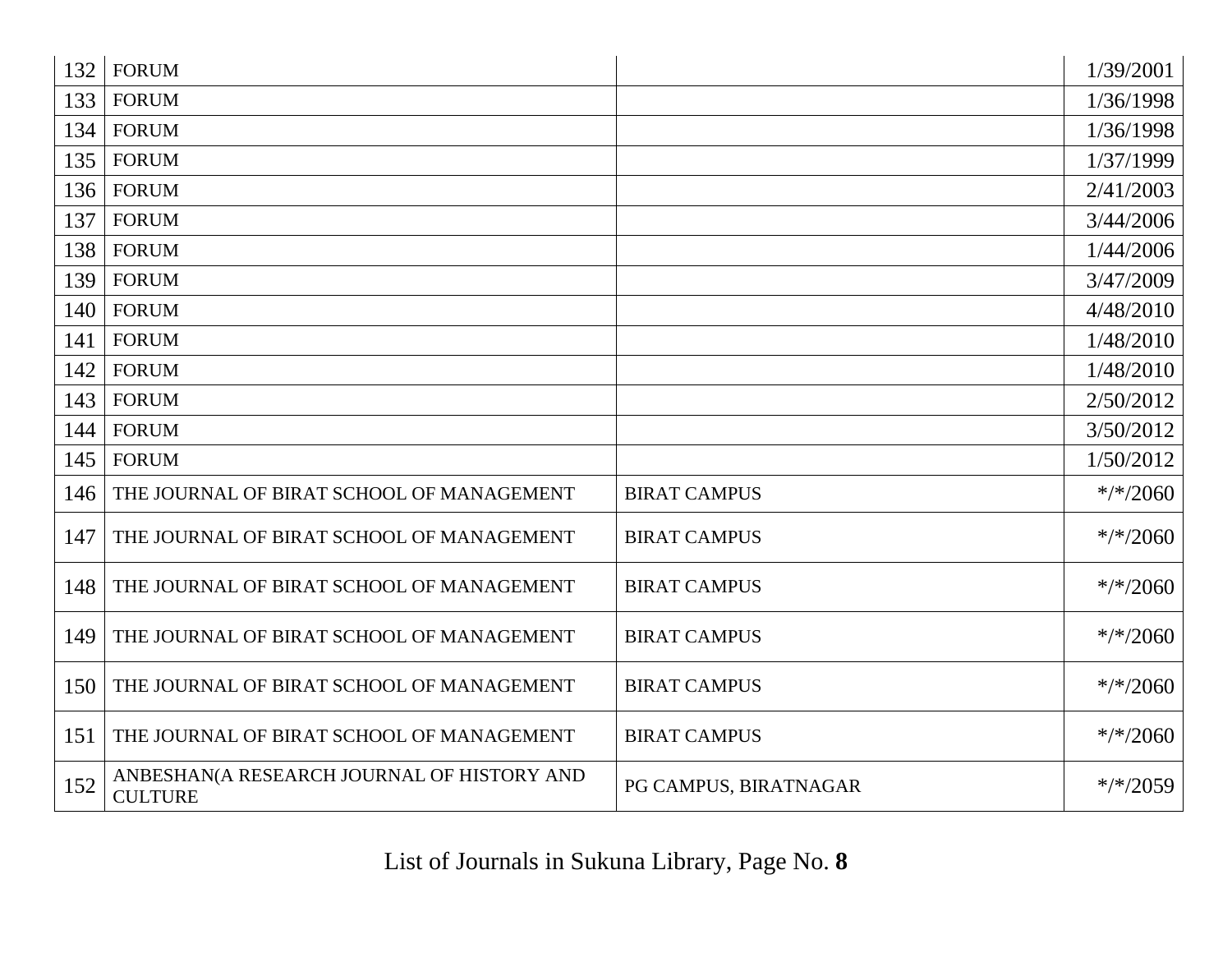| 153 | ANBESHAN(A RESEARCH JOURNAL OF HISTORY AND<br><b>CULTURE</b> | PG CAMPUS, BIRATNAGAR             | $*/2059$    |
|-----|--------------------------------------------------------------|-----------------------------------|-------------|
| 154 | ANBESHAN(A RESEARCH JOURNAL OF HISTORY AND<br><b>CULTURE</b> | MAHENDRA RATNA CAMPUS, ILAM       | $*$ /*/2061 |
| 155 | ANBESHAN(A RESEARCH JOURNAL OF HISTORY AND<br><b>CULTURE</b> | PG CAMPUS, BIRATNAGAR             | $*$ /*/2061 |
| 156 | ANBESHAN(A RESEARCH JOURNAL OF HISTORY AND<br><b>CULTURE</b> | PG CAMPUS, BIRATNAGAR             | $*$ /*/2062 |
| 157 | <b>VISHLESHAN</b>                                            | PG CAMPUS, BIRATNAGAR             | $*$ /2/1997 |
| 158 | SWORNA MOHATSAB ISMARIKA-2062                                | MAHENDRA MULTIPLE CAMPUS, DHARAN  | $*$ /*/2062 |
| 159 | SWORNA MOHATSAB ISMARIKA-2062                                | MAHENDRA MULTIPLE CAMPUS, DHARAN  | $*$ /*/2062 |
| 160 | SWORNA MOHATSAB ISMARIKA-2062                                | MAHENDRA MULTIPLE CAMPUS, DHARAN  | $*$ /*/2062 |
| 161 | <b>BAUDHIK ABHIYAN(JOURNAL)</b>                              | NEPAL PRAGATI PRADYAPAK SANGATHAN | $*/*/2069$  |
| 162 | <b>BAUDHIK ABHIYAN(JOURNAL)</b>                              | NEPAL PRAGATI PRADYAPAK SANGATHAN | $*$ /*/2069 |
| 163 | <b>BAUDHIK ABHIYAN(JOURNAL)</b>                              | NEPAL PRAGATI PRADYAPAK SANGATHAN | $*$ /*/2069 |
| 164 | <b>BAUDHIK ABHIYAN(JOURNAL)</b>                              | NEPAL PRAGATI PRADYAPAK SANGATHAN | $*$ /*/2069 |
| 165 | <b>BAUDHIK ABHIYAN(JOURNAL)</b>                              | NEPAL PRAGATI PRADYAPAK SANGATHAN | $*$ /*/2069 |
| 166 | <b>BAUDHIK ABHIYAN(JOURNAL)</b>                              | NEPAL PRAGATI PRADYAPAK SANGATHAN | $*$ /*/2069 |
| 167 | <b>BAUDHIK ABHIYAN(JOURNAL)</b>                              | NEPAL PRAGATI PRADYAPAK SANGATHAN | $5/*/2018$  |
| 168 | <b>BAUDHIK ABHIYAN(JOURNAL)</b>                              | NEPAL PRAGATI PRADYAPAK SANGATHAN | $5/*/2018$  |
| 169 | <b>BAUDHIK ABHIYAN(JOURNAL)</b>                              | NEPAL PRAGATI PRADYAPAK SANGATHAN | $5/*/2018$  |
| 170 | DRISTIKON(ANNUAL JOURNAL)                                    | MAHENDRA MULTIPLE CAMPUS, DHARAN  | $*$ /3/2073 |
| 171 | DRISTIKON(ANNUAL JOURNAL)                                    | MAHENDRA MULTIPLE CAMPUS, DHARAN  | $*/7/2074$  |
| 172 | DRISTIKON(ANNUAL JOURNAL)                                    | MAHENDRA MULTIPLE CAMPUS, DHARAN  | $*$ /3/2011 |
| 173 | <b>DEEPSHIKA</b>                                             | BALKUMARI COLLEGE, CHTWAN         | $*//2066$   |
| 174 | DRISTIKON(ANNUAL JOURNAL)                                    | MAHENDRA MULTIPLE CAMPUS, DHARAN  | $*$ /5/2072 |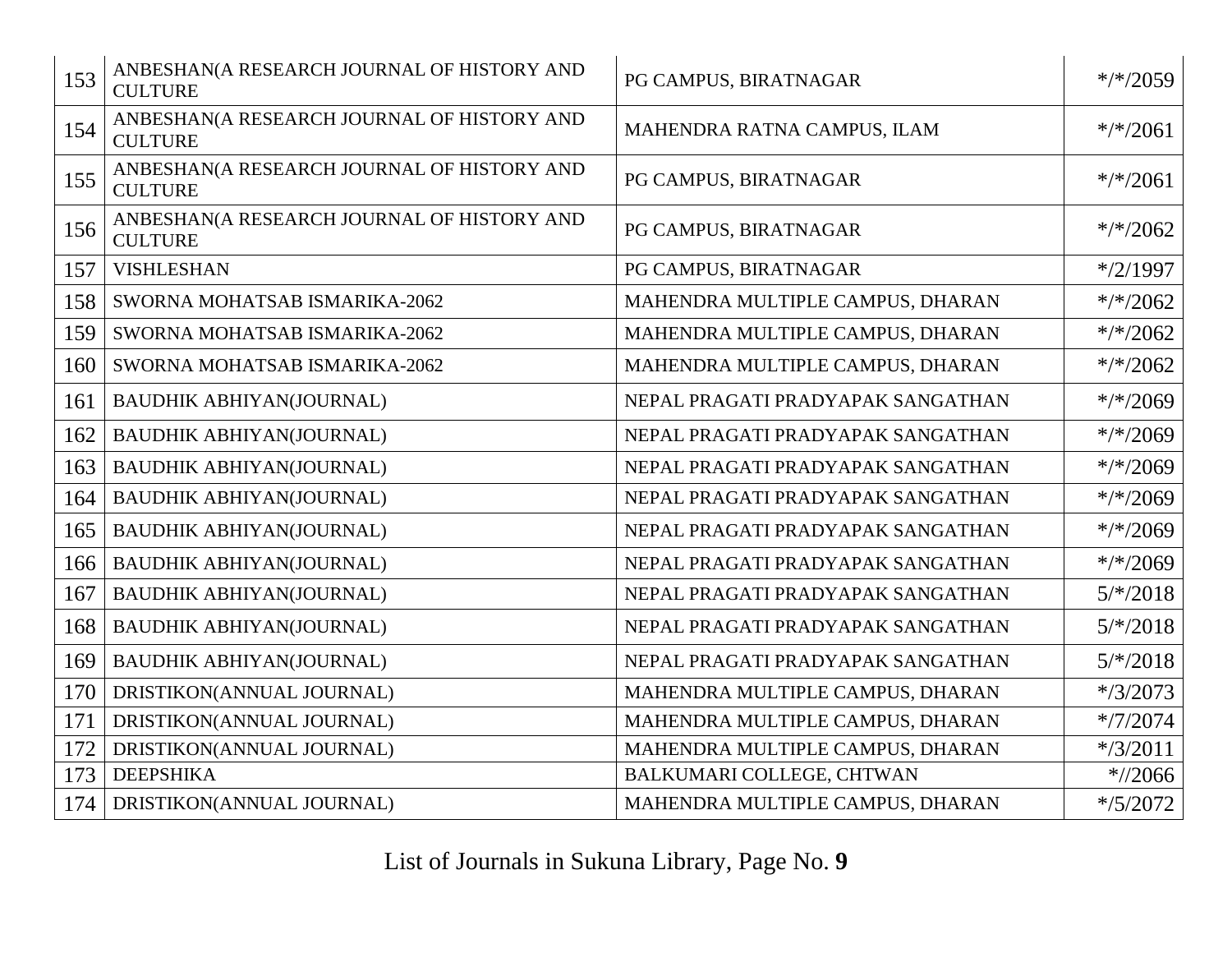| 175 | <b>EDUCATION QUARTELY</b>                                                | <b>DEANS OFFICE, FOE</b>                                     | 1/3/2019     |
|-----|--------------------------------------------------------------------------|--------------------------------------------------------------|--------------|
| 176 | INTERDISCIPLINARY RESEARCH IN EDUCATION                                  | RMC, CDE TU                                                  | 1/4/2019     |
| 177 | RESEARCH JOURNAL ON MULTI DISCIPLINARY ISSUES<br>(A PRE-REVIEWED JOURNAL | J.S MURARKA CAMPUS, LAHAN                                    | 1/2/2019     |
| 178 | KASSTURI, JOURNAL OF KASTURI ACADEMY                                     | KASTURI ACADEMY, ITAHARI                                     | 1/6/2018     |
| 179 | JANAPRIYA JOURNAL OF INTERDISCIPLINARY STUDY                             | JANAPRIYA MULTIPLE CAMPUS, POKHARA                           | $*$ /4/2015  |
| 180 | <b>GYANJYOTI</b>                                                         | TU TEACHERS ASSOCIATION, MMC DHARAN                          | 1/1/2073     |
| 181 | JOURNAL OF BALKUMARI COLLEGE                                             | BALKUMARI COLLEGE, CHTWAN                                    | $*$ /5/2016  |
| 182 | JOURNAL OF BALKUMARI COLLEGE                                             | BALKUMARI COLLEGE, CHTWAN                                    | $*$ /5/2016  |
| 183 | JOURNAL OF BALKUMARI COLLEGE                                             | BALKUMARI COLLEGE, CHTWAN                                    | $*$ /5/2016  |
| 184 | ADAN JOURNAL -SUNSARI                                                    | ADUITOR'S ASSOCIATION OF NEPAL, DIS.<br><b>COMM. SUNSARI</b> | 1/12071      |
| 185 | ADAN JOURNAL -SUNSARI                                                    | ADUITOR'S ASSOCIATION OF NEPAL, DIS.<br><b>COMM. SUNSARI</b> | 1/12071      |
| 186 | ADAN JOURNAL -SUNSARI                                                    | ADUITOR'S ASSOCIATION OF NEPAL, DIS.<br><b>COMM. SUNSARI</b> | 1/12071      |
| 187 | JOURNAL OF EARLY CHILDHOOD DEVELOPMENT                                   | <b>ECD, RESOURCE CENTER</b>                                  | $*$ /*/2002  |
| 188 | EDUCATION AND DEVELOPMENT                                                | <b>ECD, RESOURCE CENTER</b>                                  | $*/*/2003$   |
| 189 | EDUCATION AND DEVELOPMENT                                                | ECD, RESOURCE CENTER                                         | $*$ /21/2004 |
| 190 | HIMALAYA JOURNAL OF SCIENCES                                             | HIMAYALA ASSOCIATION FOR ADVANCEMENT<br>OF SCIENCE           | 3/5/2005     |
| 191 | <b>JOURNAL OF MANAGEMENT</b>                                             | RESEARCH DEPART. MMC DHARAN                                  | 1/1/2001     |
| 192 | <b>FORMATIVE RESEARCH PROJECT-9</b>                                      | TU RCED                                                      | $*$ /*/2003  |
| 193 | FORMATIVE RESEARCH PROJECT-13                                            | <b>TU RCED</b>                                               | $*/*/2003$   |
| 194 | <b>ARTHIK SAMPRESHAN</b>                                                 | ARTHASASTRA SIKSHA BIDHYARTHI SAMAJ, TU                      | $*$ /3/2067  |
| 195 | SCIENTIFIC METHODS OF PROPOSAL AND THESIS<br><b>WRITING</b>              | PG CAMPUS, BIRATNAGAR                                        | $*$ /*/2013  |
| 196 | JOURNAL OF NEPALESE LITERATURE ART AND<br><b>CULTURE</b>                 | NEPAL ACADEMY KAMALADI                                       | 1/6/2010     |